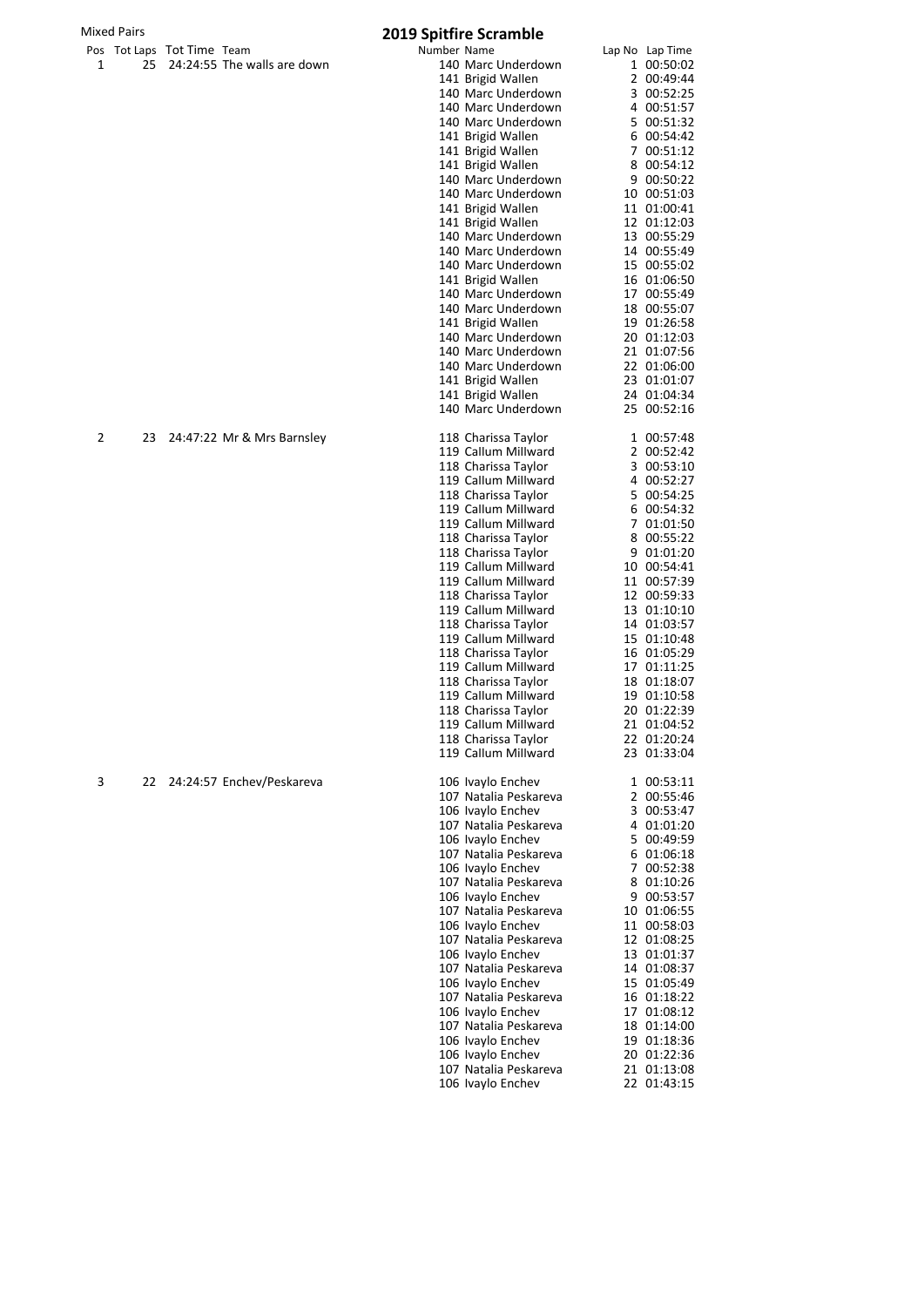| <b>Mixed Pairs</b> |    |                                                        | <b>2019 Spitfire Scramble</b>                                                                                                                                                                                                                                                                                                                                                                              |                                                                                                                                                                                                                                                                       |  |  |  |
|--------------------|----|--------------------------------------------------------|------------------------------------------------------------------------------------------------------------------------------------------------------------------------------------------------------------------------------------------------------------------------------------------------------------------------------------------------------------------------------------------------------------|-----------------------------------------------------------------------------------------------------------------------------------------------------------------------------------------------------------------------------------------------------------------------|--|--|--|
| 4                  |    | Pos Tot Laps Tot Time Team<br>17 22:23:23 Jen and Andy | Number Name<br>110 Andrew Beazelev<br>111 Jenny O'Hanlon<br>110 Andrew Beazeley<br>111 Jenny O'Hanlon<br>110 Andrew Beazeley<br>111 Jenny O'Hanlon<br>110 Andrew Beazeley<br>111 Jenny O'Hanlon<br>110 Andrew Beazeley<br>111 Jenny O'Hanlon<br>110 Andrew Beazeley<br>110 Andrew Beazeley<br>111 Jenny O'Hanlon<br>111 Jenny O'Hanlon<br>110 Andrew Beazeley<br>110 Andrew Beazeley<br>111 Jenny O'Hanlon | Lap No Lap Time<br>1 00:49:01<br>2 00:54:33<br>3 00:58:23<br>4 01:00:52<br>5 01:04:15<br>6 01:04:59<br>7 01:04:58<br>8 01:03:26<br>9 01:09:54<br>10 01:13:26<br>11 01:09:28<br>12 01:25:13<br>13 01:34:22<br>14 01:20:35<br>15 01:56:29<br>16 01:27:14<br>17 03:06:15 |  |  |  |
| 5                  | 17 | 24:19:53 Stubborn & Stupid                             | 129 Neil Ansell<br>128 Claire Adamson<br>129 Neil Ansell<br>128 Claire Adamson<br>129 Neil Ansell<br>128 Claire Adamson<br>129 Neil Ansell<br>129 Neil Ansell<br>128 Claire Adamson<br>128 Claire Adamson<br>129 Neil Ansell<br>129 Neil Ansell<br>128 Claire Adamson<br>128 Claire Adamson<br>129 Neil Ansell<br>128 Claire Adamson<br>129 Neil Ansell                                                    | 1 01:00:41<br>2 01:00:13<br>3 01:10:25<br>4 01:03:43<br>5 01:14:12<br>6 01:06:20<br>7 01:18:47<br>8 01:29:11<br>9 01:15:54<br>10 01:32:24<br>11 01:30:38<br>12 01:48:26<br>13 02:01:13<br>14 01:39:00<br>15 02:06:09<br>16 01:18:58<br>17 01:43:39                    |  |  |  |
| 6                  |    | 14 23:23:28 Riesling to the Challenge                  | 127 David Dixon<br>126 Louise Pollock<br>127 David Dixon<br>126 Louise Pollock<br>126 Louise Pollock<br>127 David Dixon<br>127 David Dixon<br>126 Louise Pollock<br>127 David Dixon<br>126 Louise Pollock<br>126 Louise Pollock<br>127 David Dixon<br>126 Louise Pollock<br>127 David Dixon                                                                                                                | 1 00:52:07<br>2 00:58:18<br>3 00:52:21<br>4 01:11:23<br>5 01:28:25<br>6 00:50:27<br>7 01:06:00<br>8 01:24:37<br>9 01:02:02<br>10 01:36:56<br>11 06:45:58<br>12 01:55:33<br>13 01:40:22<br>14 01:38:59                                                                 |  |  |  |
| 7                  | 14 | 23:49:42 lâ€ <sup>™</sup> m Telling Mum                | 109 Jack Allmand<br>108 Rachel Allmand<br>109 Jack Allmand<br>109 Jack Allmand<br>108 Rachel Allmand<br>108 Rachel Allmand<br>109 Jack Allmand<br>108 Rachel Allmand<br>108 Rachel Allmand<br>109 Jack Allmand<br>108 Rachel Allmand<br>108 Rachel Allmand<br>109 Jack Allmand<br>108 Rachel Allmand                                                                                                       | 1 00:59:32<br>2 00:57:25<br>3 01:04:10<br>4 01:15:10<br>5 01:16:01<br>6 01:23:09<br>7 01:20:43<br>8 02:09:20<br>9 01:35:46<br>10 03:07:25<br>11 03:56:35<br>12 01:36:43<br>13 02:01:08<br>14 01:06:35                                                                 |  |  |  |
| 8                  | 14 | 25:06:41 Dereham Runners AC                            | 223 Michael Barrett<br>224 Mary Barrett<br>223 Michael Barrett<br>224 Mary Barrett<br>223 Michael Barrett<br>224 Mary Barrett<br>223 Michael Barrett<br>223 Michael Barrett<br>223 Michael Barrett<br>224 Mary Barrett<br>223 Michael Barrett<br>224 Mary Barrett<br>223 Michael Barrett<br>223 Michael Barrett                                                                                            | 1 00:50:53<br>2 01:13:54<br>3 01:02:38<br>4 02:02:40<br>5 01:02:57<br>6 02:20:21<br>7 00:59:03<br>8 05:52:42<br>9 01:57:16<br>10 01:20:08<br>11 01:45:30<br>12 01:24:58<br>13 01:35:36<br>14 01:38:05                                                                 |  |  |  |